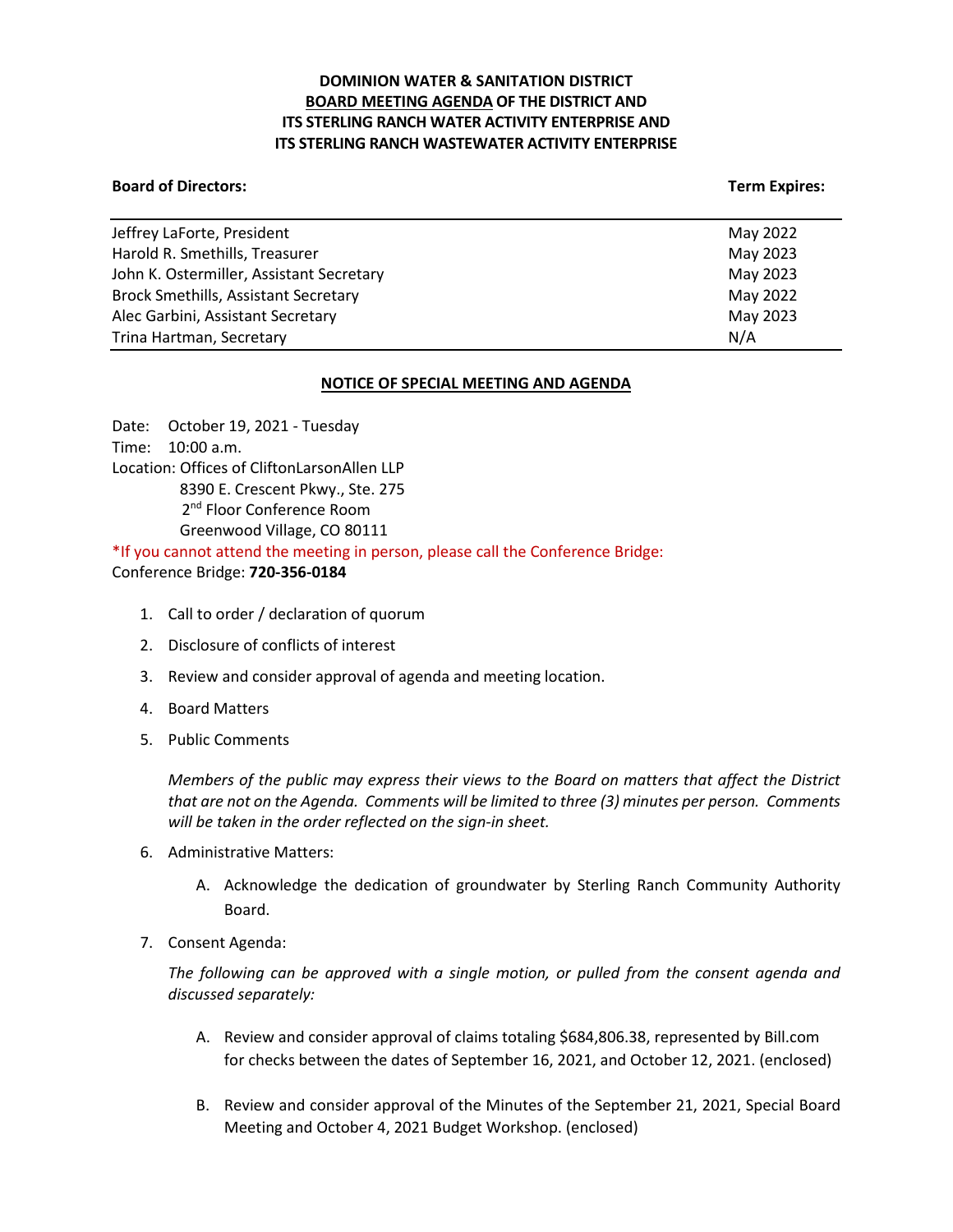- C. Ratify approval of the Joint Proposal to Douglas County for centralized wastewater.
- D. Review and acknowledge the Subdivision Improvement Agreement Amendment with Sterling Ranch (enclosed)
- 8. Monthly Operations Report: (enclosed)
	- A. Water Activity Enterprise
		- i. Discuss next steps for water supply and demand analysis
		- ii. Discuss WISE Infrastructure Reuter-Hess Pump Station Upgrades Consultant Selection
		- iii. Discuss ARS Agreement (enclosed)
	- B. Wastewater Activity Enterprise
- 9. Consultant Agreements and Work Orders/ Change Orders:
	- A. Work Order Summary Sheet. (enclosed)
	- B. Discuss and consider approval of Work Order No. 5 for Western States for additional fees associated with five additional landowners in the amount of \$24,150. (enclosed)
	- C. Discuss and consider approval of Change Order No. 10 for Reynolds Construction for additional drainage in the amount of \$9,340.15. (enclosed)
	- D. Discuss and consider approval of Work Order No. 9 for Carollo Engineering, which is a no cost work order. (enclosed)
	- E. Discuss and consider approval Work Order No. 7 for Leonard Rice Engineering. (to be distributed)
	- F. Discuss and consider approval of Independent Contractor Agreement with Olsson Inc. (enclosed)
	- G. Discuss and consider approval of Independent Contractor Agreement with Jacobs Engineering Group, Inc. in the amount not to exceed \$50,000. (enclosed)

10. Financial Matters:

- A. Discuss Bond Issuance
- B. Update on 2022 Budget. (enclosed)
- C. Conduct Public Hearing to consider 2021 Budget Amendment. Consider adoption of Resolution of Dominion Water & Sanitation District to Amend 2021 Budget. (enclosed)